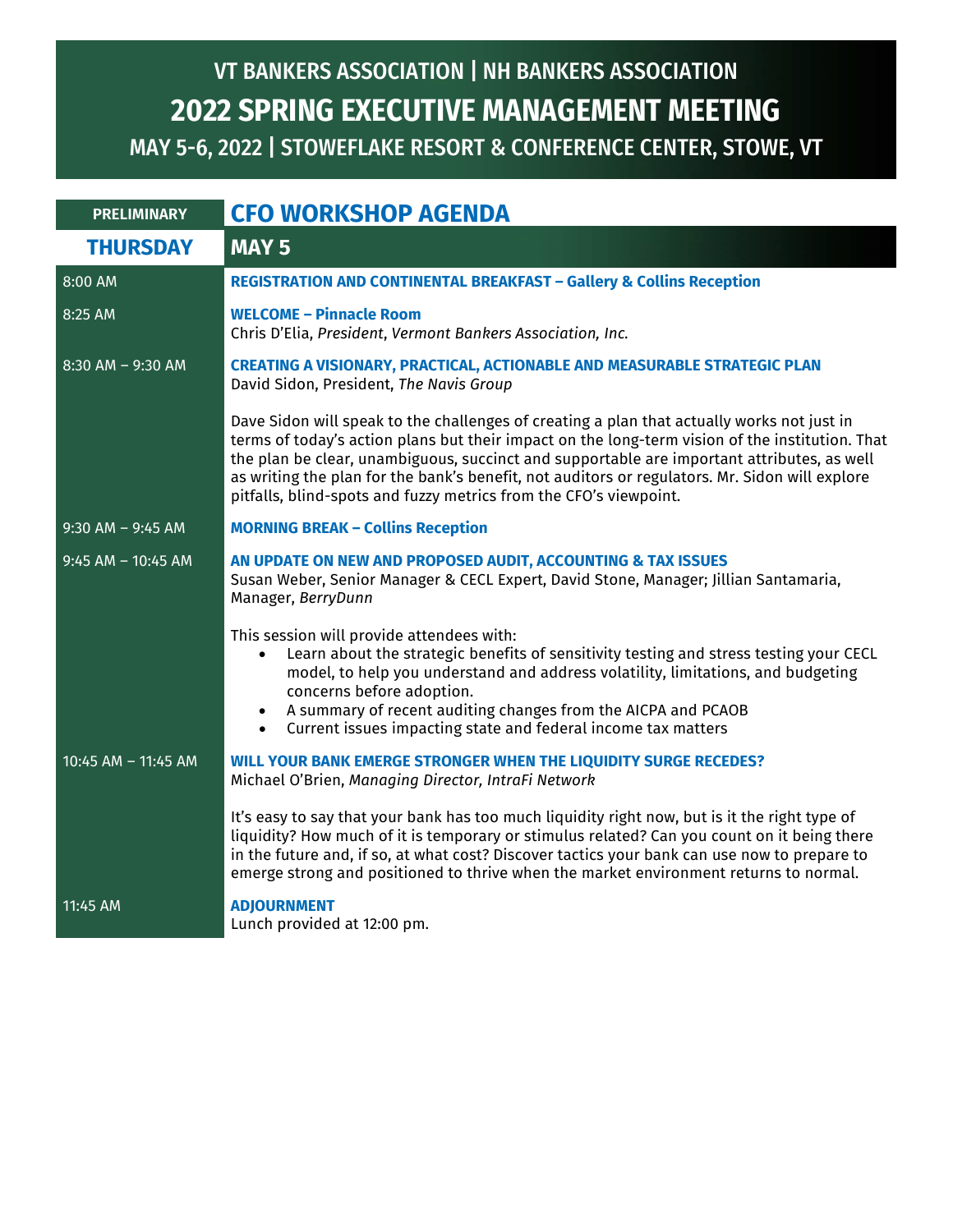## MAY 5-6, 2022 | STOWEFLAKE RESORT & CONFERENCE CENTER, STOWE, VT **2022 SPRING EXECUTIVE MANAGEMENT MEETING** VT BANKERS ASSOCIATION | NH BANKERS ASSOCIATION

| <b>PRELIMINARY</b>   | <b>EXECUTIVE MANAGEMENT AGENDA</b>                                                                                                                                                                                                                                                                                                                                                                                                                                                                                                                                          |
|----------------------|-----------------------------------------------------------------------------------------------------------------------------------------------------------------------------------------------------------------------------------------------------------------------------------------------------------------------------------------------------------------------------------------------------------------------------------------------------------------------------------------------------------------------------------------------------------------------------|
| <b>THURSDAY</b>      | <b>MAY 5</b>                                                                                                                                                                                                                                                                                                                                                                                                                                                                                                                                                                |
| 11:45 AM             | <b>REGISTRATION - Collins Reception</b>                                                                                                                                                                                                                                                                                                                                                                                                                                                                                                                                     |
| 12:00 PM - 1:00 PM   | <b>LUNCH - Atrium &amp; Stowe Room</b><br>Sponsored by ICBA and BerryDunn                                                                                                                                                                                                                                                                                                                                                                                                                                                                                                   |
| 1:00 PM $-$ 1:05 PM  | <b>WELCOME - Pinnacle Room</b><br>Chris D'Elia, President, Vermont Bankers Association, Inc.                                                                                                                                                                                                                                                                                                                                                                                                                                                                                |
| 1:05 PM $-$ 2:00 PM  | <b>COST CONTROL</b><br>Tom Long, Founder & Manager, The Long Group                                                                                                                                                                                                                                                                                                                                                                                                                                                                                                          |
|                      | Changing consumer behavior hastened by the pandemic is allowing financial institutions to<br>reduce cost and compete more effectively. Remaining relevant in an evolving competitive<br>landscape and emerging with a more productivity workforce is essential. Learn how to<br>define staffing requirements without affecting service quality.                                                                                                                                                                                                                             |
| $2:00$ PM $-3:00$ PM | <b>CYBER THREATS: WHAT YOU SHOULD KNOW AND HOW TO PREPARE YOUR ORGANIZATION</b><br>Paige Yeater, Director of Information Security Program Management, Mainstay Technologies                                                                                                                                                                                                                                                                                                                                                                                                 |
|                      | Cyber threats are on the rise and have been for several years. Data breach costs are<br>significantly increasing year over year, with the average cost of a data breach well into the<br>millions.<br>Learn the multitude of cyber threats facing organizations today and what business leaders<br>can do to prepare and lead organizations through these challenges. You'll better understand<br>the threat landscape, define how leaders should approach cyber security, and the questions<br>to ask about how an organization would respond in the event of an incident. |
| $3:00$ PM $-3:15$ PM | <b>AFTERNOON BREAK - Collins Reception</b><br>Sponsored by Goodwin and Wolf & Company, P.C.                                                                                                                                                                                                                                                                                                                                                                                                                                                                                 |
| $3:15$ PM - 4:15 PM  | <b>CRYPTOCURRENCIES: A BANKER'S FRIEND OR FOE?</b><br>Scott Goodwin, Principal, Wolf & Company, P.C.                                                                                                                                                                                                                                                                                                                                                                                                                                                                        |
|                      | With bitcoin prices showing extreme volatility, various regulators commenting on crypto<br>almost daily, and the term "defi" showing up seemingly everywhere, what is a banker to<br>make of crypto? How vulnerable are traditional banks to significant disruption? Or does<br>crypto present new and exciting opportunities? Hear from Wolf & Company's national crypto<br>practice leader about where crypto fits into the broader fintech industry, where a bank's<br>risks and opportunities might be and what every bank should be doing right now.                   |
| 4:15 PM $-$ 5:00 PM  | <b>UPDATE FROM FEDERAL HOME LOAN BANK OF BOSTON</b><br>Timothy Barrett, President & CEO, FHLBank Boston                                                                                                                                                                                                                                                                                                                                                                                                                                                                     |
|                      | Hear from the new Federal Home Loan Bank of Boston President & CEO Timothy Barrett on<br>new opportunities and developments at the Bank.                                                                                                                                                                                                                                                                                                                                                                                                                                    |
| $5:15$ PM $-6:15$ PM | <b>RECEPTION - Atrium</b><br>Sponsored by Federal Home Loan Bank of Boston                                                                                                                                                                                                                                                                                                                                                                                                                                                                                                  |
| 6:15 PM $-$ 8:45 PM  | <b>DINNER - Stowe Room</b><br>Sponsored by Griffin Financial Group                                                                                                                                                                                                                                                                                                                                                                                                                                                                                                          |